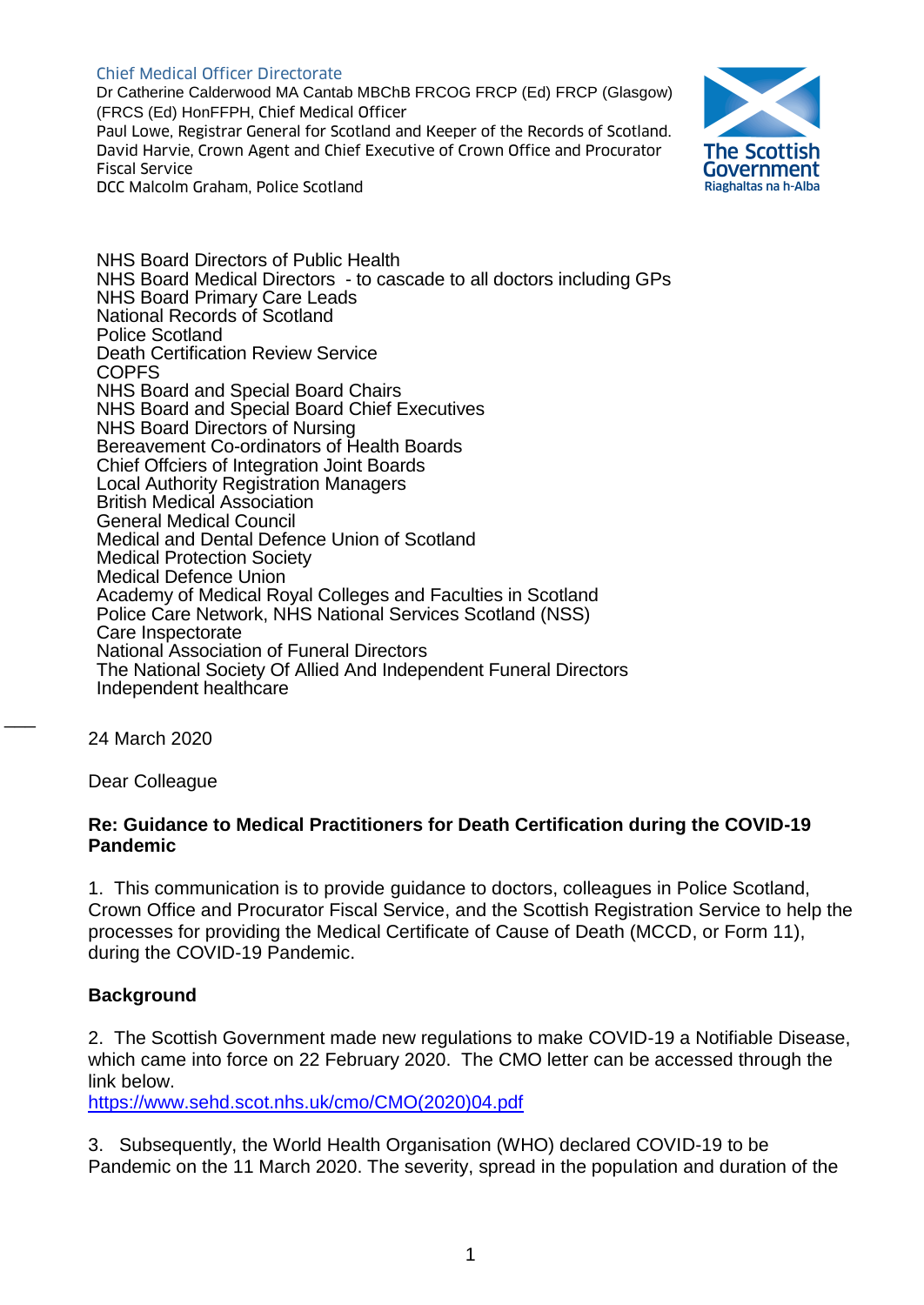Pandemic is unpredictable at this stage. Recent experience of other countries suggest that there will be an increased number of deaths that will require to be certified.

4. In addition, due to public health reasons, there may be increased pressure for the rapid registration/burial/cremation/other processes of those who have died. The method may also be specified, if required for the protection of the public.

# **Principles**

5. This letter is intended to adopt uniform terminology of the disease and the virus, and support the reduction in time to provide the Medical Certificate of the Cause of Death (MCCD/Form 11) during this challenging time.

6. WHO has said that for the purposes of the International Classification of Diseases (ICD), the official name of the Disease is Coronavirus disease (COVID -19) (just as the Disease is called AIDS).

The official name of the Virus by the International Committee on Taxonomy of Viruses (ICTV) is Severe Acute Respiratory Syndrome Coronavirus 2 (SARS-CoV-2) (just as the relevant virus causing AIDS is called HIV).

Therefore, the use of the terms COVID-19 disease or SARS-CoV-2 infection in MCCD/Form 11 is acceptable.

7. As COVID-19 disease is a notifiable disease, the hazards box on the MCCD/Form 11 (DH1) as always, should be ticked.

8. 3(d) of COPFS guidance - ['Reporting deaths to the Procurator Fiscal-](https://www.copfs.gov.uk/images/Documents/Publications/Reporting%20Deaths%20to%20the%20Procurator%20Fiscal/Reporting%20Deaths%20to%20the%20Procurator%20Fiscal%20-%20Info%20for%20Medical%20Practitioners%20May%2019.pdf) Information and [Guidance to Medical Practitioners'](https://www.copfs.gov.uk/images/Documents/Publications/Reporting%20Deaths%20to%20the%20Procurator%20Fiscal/Reporting%20Deaths%20to%20the%20Procurator%20Fiscal%20-%20Info%20for%20Medical%20Practitioners%20May%2019.pdf) , requires certifying doctors to report a death to the Procurator Fiscal (PF), where the individual dies of a disease or organism which poses an acute and serious risk to public health due to either a Notifiable Infectious Disease or Organism in terms of Schedule 1 of the Public Heath (Scotland) Act 2008. COPFS has decided that, with immediate effect, the exception to this are deaths due to COVID-19 disease or SARS-CoV-2 infection or presumed COVID-19 disease or SARS-CoV-2 infection.

This suspension will be reviewed at the end of July 2020 and a decision will be taken at that time to either revert to the status quo or extend the suspension as appropriate.

Certifying doctors do require to report a death to the PF where a person has COVID-19 disease or presumed COVID-19 disease and the death falls under another category defined by section 3 of the guidance to medical practitioners e.g. death in prison.

The PF box in the MCCD/Form 11 should not be ticked.

9. The new guidance in Annex A 'fast-tracks' the completion of the MCCD to indicate where the cause of death is 'pandemic COVID-19 disease' or 'presumed COVID-19 disease', gives examples of situations, and outlines the circumstances that can be legitimately considered for certification. It is hoped that this combination will reduce delays in the registration of deaths from diagnosed COVID-19 disease and enable doctors to provide an MCCD/Form 11.

10. NRS are taking powers via the UK emergency bill to facilitate plans for remote registration without any face-to-face contact with the informant (usually next of kin).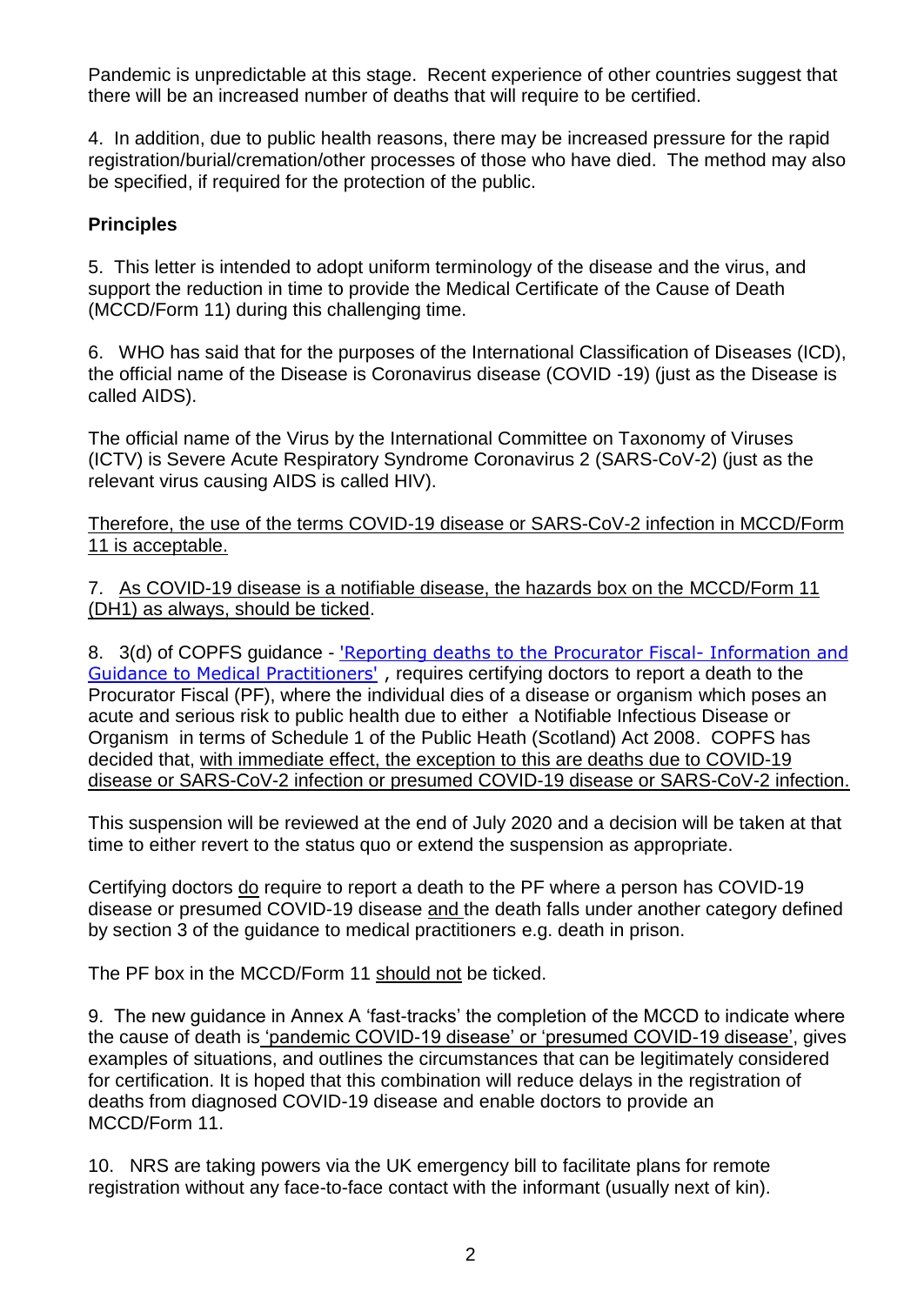Certifying doctors will also need to stop face-to-face contact and the handing over a paper MCCD/Form 11 (or the Certificate of Stillbirth/Form 6) to whoever usually collects the MCCD/Form 11 (usually the next of kin/informant). Instead the signed copy of the printed/paper MCCD/Form 11 (or the Certificate of Stillbirth/Form 6) should be scanned and e-mailed to the registration office where the next of kin/informant says they would like to register the death, as well as to the next of kin/informant themselves.

Certifying doctors are also asked to put a hard copy in the post to the registrar.

## **Action**

11. We would be grateful if you could bring this guidance to the attention of relevant colleagues in your organisations and enable the dissemination of this information to all doctors in the area as soon as possible.

12. Thank you very much for your help in this matter.

Yours sincerely

**DR CATHERINE CALDERWOOD PAUL LOWE** Chief Medical Officer Registrar General and Keeper of the Records of Scotland

**DAVID HARVIE DCC Malcolm Graham** Crown Agent and Chief Executive of COPFS Police Scotland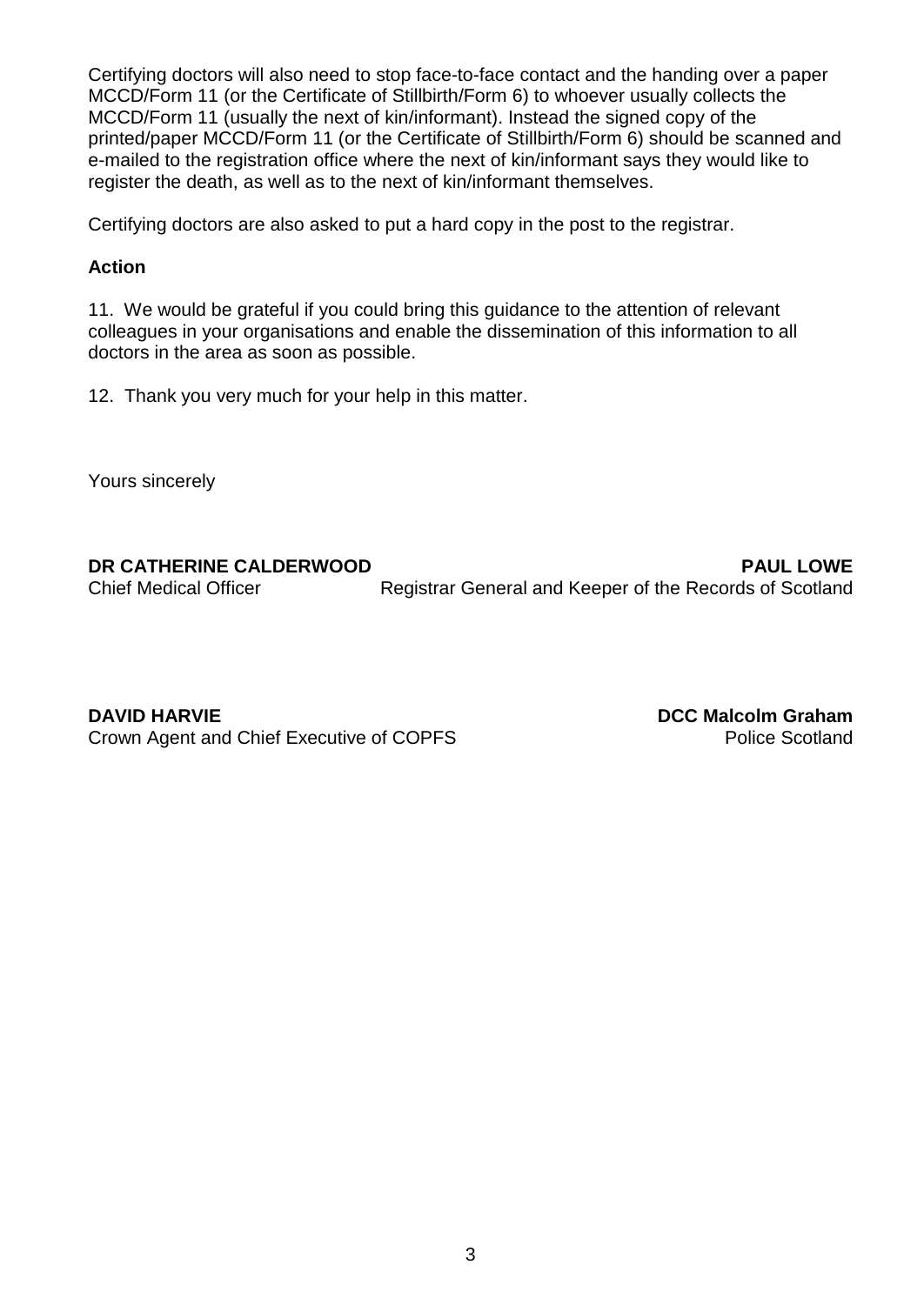# **ANNEX A**

# **Guidance to Medical Practitioners for Death Certification during the COVID-19 Pandemic**

This guidance is intended to assist medical practitioners with their clinical responsibility for the appropriate certification of deaths during the COVID-19 Pandemic. Whilst the guidance is not all inclusive, it is intended to give medical practitioners assistance and support with their clinical responsibility for the appropriate certification of death and provision of the MCCD/Form 11.

The aim is to provide information that will assist in the certification process and to give medical practitioners the confidence to act appropriately when operating in an altered and pressurised environment. This approach to deaths during the COVID-19 Pandemic has been produced with the approval of the Directorate of the Chief Medical Officer, the Crown Office and Procurator Fiscal Service (COPFS), Police Scotland, and National Records of Scotland (NRS), with the view to assisting medical practitioners in the process of certification of death during the COVID-19 Pandemic.

During the COVID-19 Pandemic, there will be an increased number of deaths that will require to be certified. This increase may be so significant that that it will put pressure on medical practitioners and wider services as a whole. It is likely that some medical practitioners and colleagues from other services such as Police Scotland, Crown Office and Procurator Fiscal Service, forensic pathologists, funeral directors, burial and cremation authorities, local authority registrars and others, will themselves be incapacitated by COVID-19 for periods of time and this will put an even greater strain on capacity within current systems.

In addition, due to public health reasons there may be increased pressure for the rapid disposal of those who have died, as well as requirements about the type of disposal procedures that need to be followed.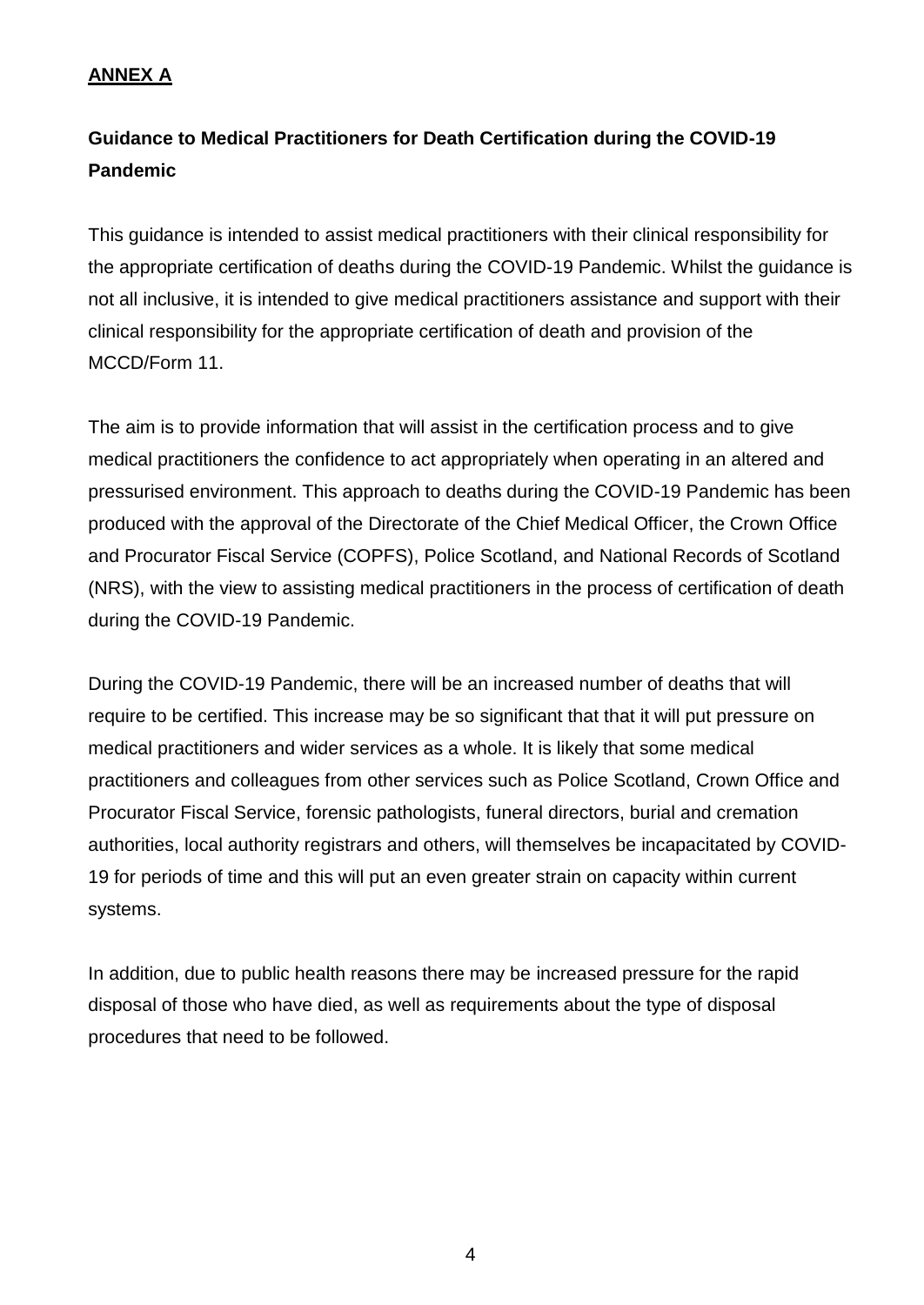# **Reporting to the Procurator Fiscal**

Any deaths due to COVID-19 disease are reportable to COPFS under the current 'Information and Guidance for Medical Practitioners'. [See link](https://www.copfs.gov.uk/investigating-deaths/deaths)

This is on the basis of section 3(d) of the guidance given that COVID-19 is an infectious disease that poses an acute and serious risk to public health due to it being a Notifiable Disease or Organism in terms of Schedule 1 of the Public Health (Scotland) Act 2008.

Now that a pandemic has been declared by the World Health Organisation (as of 11 March 2020), the Lord Advocate has instructed that medical practitioners do not report deaths as a result of COVID-19 disease or presumed COVID-19 disease to the Procurator Fiscal where they would otherwise require to be reported in terms of section 3(d) only. This suspension will be reviewed at the end of July 2020 and a decision will be taken at that time to either revert to the status quo or extend the suspension as appropriate.

It is important to note that where a person has COVID-19 disease or presumed COVID-19 disease but the death falls under another category defined by section 3 of the aforementioned guidance to medical practitioners, then the death must be reported to the Procurator Fiscal. This will include the following deaths:

- suspicious deaths
- drugs related deaths
- accidental deaths
- deaths as a result of an accident in the course of employment
- deaths of children from overlaying or suffocation
- deaths where the circumstances indicate the possibility of suicide
- deaths as a result of neglect/fault
- death of a child (other than where COVID-19 disease or presumed COVID-19 disease is the cause of death)
- deaths from other notifiable/infectious diseases
- deaths under medical or dental care in the circumstances defined in section 3(e)
- deaths while subject to compulsory treatment under the mental health legislation
- deaths in legal custody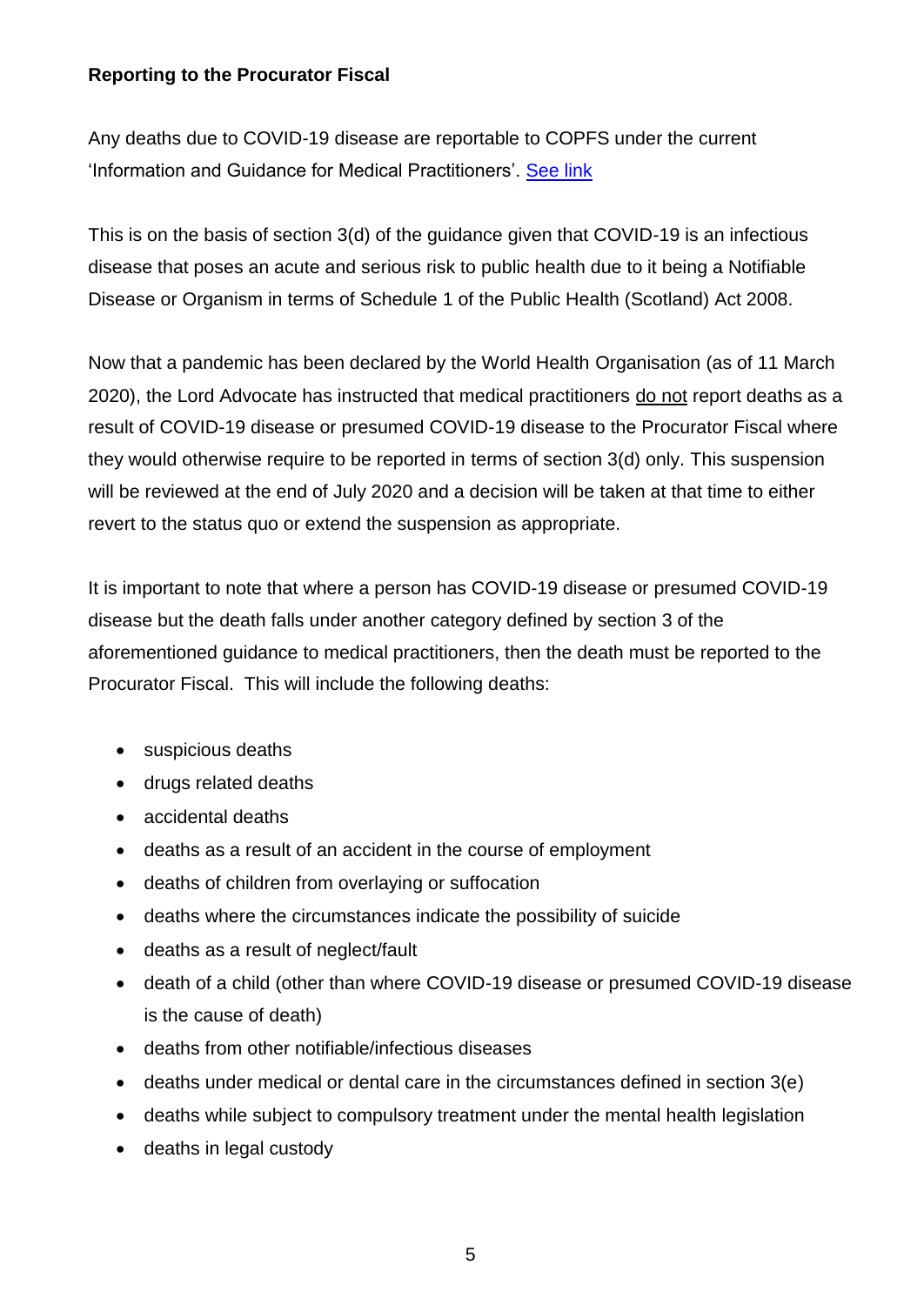It should be borne in mind by medical practitioners that their clinical responsibility for appropriate certification of death requires that they be satisfied, *on the balance of probabilities*, as to the likely cause of death. This complies with the concept of certification, *to the best of one's knowledge and belief,* as required by the Registrar General for Scotland and written into the MCCD/Form 11.

There are a number of situations where medical practitioners may need to consider whether a cause of death of COVID-19 disease can be certified. It is anticipated that the majority of deaths during the COVID-19 Pandemic will be readily identified as such. There may, however, be certain categories where identification of the cause of death is not straightforward:

1. There may well be deaths where there has been recent medical intervention but the medical practitioner still has some doubt as to the cause of death. In these circumstances, the medical practitioner should consider the symptoms to see whether, *on the balance of probabilities and to the best of their knowledge and belief,* "COVID-19 Disease" is the likely cause of death. These symptoms should include a persistent cough, high temperature and shortness of breathing in adults, and in children (who may have milder symptoms).

2. There may be cases where there has been little or no recent medical intervention and the medical practitioner is short of information as to the deceased's recent state of health. In these circumstances, the medical practitioner should consider the symptoms outlined above from relatives or friends, if available, as well as looking at the wider facts and circumstances.

These wider facts and circumstances can include the fact that there is a COVID-19 Pandemic, that the COVID-19 Pandemic has struck in the locality, whether there was any evidence of medication suitable for treating the symptoms of a COVID-19 Pandemic found in or near the deceased's possessions e.g. analgesics, cough medicine, medicines to reduce the fever, etc.

3. There may also be cases where the medical practitioner finds some evidence of symptoms and/or surrounding circumstances that are compatible with, but perhaps not exclusive to, COVID-19 disease as being the cause of death. In such a case, and where there are no other indications as to the cause of death, and where there are no

6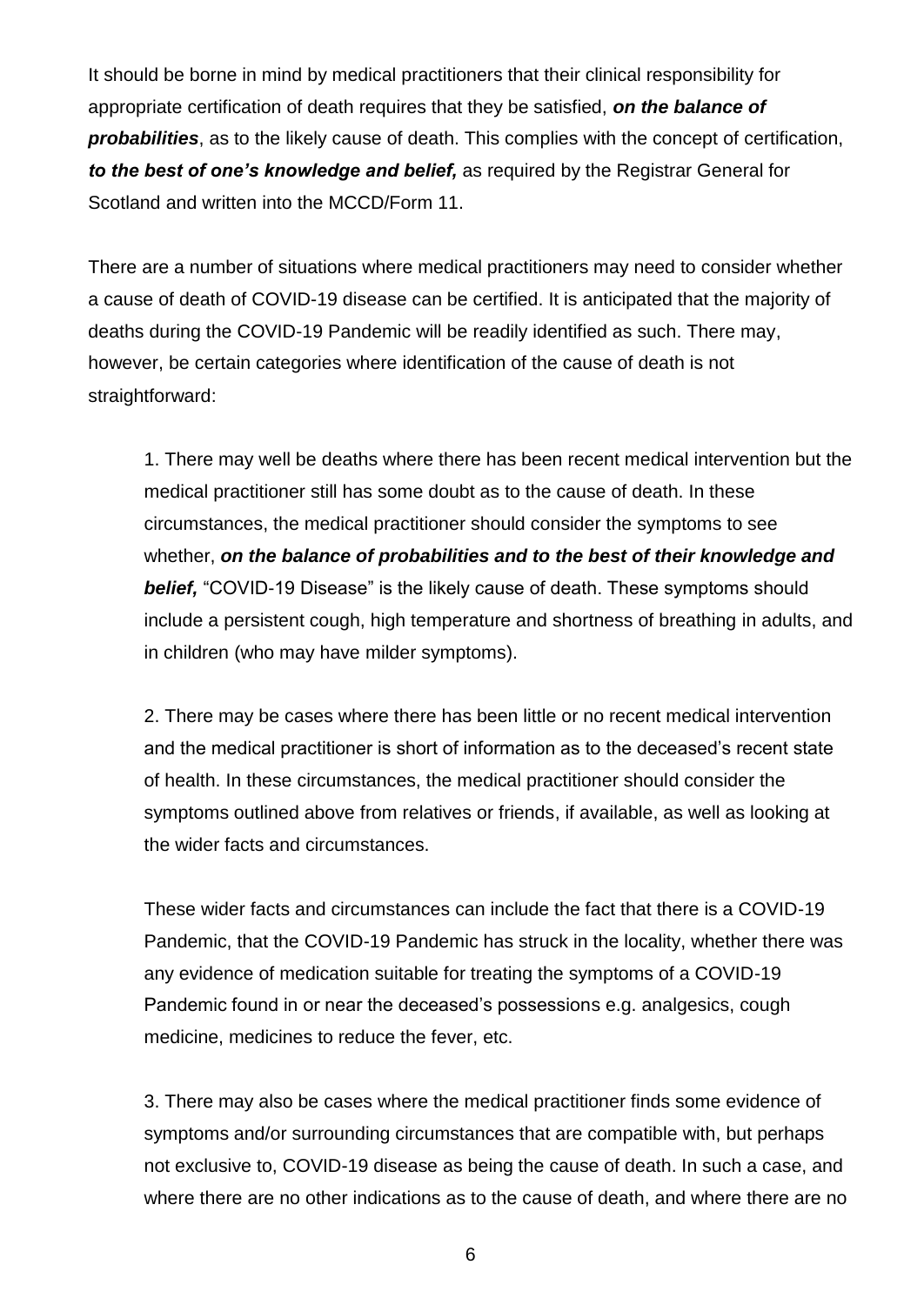suspicious circumstances, it would be considered to be clinically responsible to certify the death as "presumed COVID-19 disease". This will be accepted as a cause of death by the local authority registrar.

4. If the practitioner is not able to satisfy himself/herself on the balance of probabilities of the likely cause of death, then the appropriate action would be to discuss the issue with the Procurator Fiscal. The Procurator Fiscal may:

- advise that a certificate can be issued with "presumed COVID-19 Disease",
- accept the reporting of the death to them in some instances, and take over the investigation of the case with the help of Police Scotland, which may or may not involve a post mortem examination (autopsy).

The first responders at the death in the community are expected to follow the Management of Death in the Community (in hours and out of hours) implemented on the 29 February 2016. See Link below.

[www.sehd.scot.nhs.uk/cmo/CMO\(2016\)02.pdf](http://www.sehd.scot.nhs.uk/cmo/CMO(2016)02.pdf)

In Scotland, Confirmation of Death (Verification of Death/Pronouncing Life Extinct) can be undertaken by any registered healthcare professionals, trained and competent to do so.

# **The Death Certification Review Service (DCRS)**

In parallel, changes will be required to amend/suspend routine, random review of MCCDs by DCRS, when there is an adverse impact on the workload, such as a rapid increase in additional deaths due to COVID-19.

From 24 March 2020, and as an interim measure, the percentage of MCCDs selected for review by DCRS will decrease from the current 14% to 4% (3.5% for level 1 reviews and 0.5% for level 2 reviews).

In addition, legislative changes in the UK Conoravirus Bill contains a provision for the suspension of the selection and referral of MCCDs to DCRS for review. Once the Bill has received Royal Assent, Scottish Ministers will take a decision on whether to suspend the review service, and further communication will follow. If a decision to suspend the review service is made, this will mean that the MCCDs will not be randomised by NRS for scrutiny